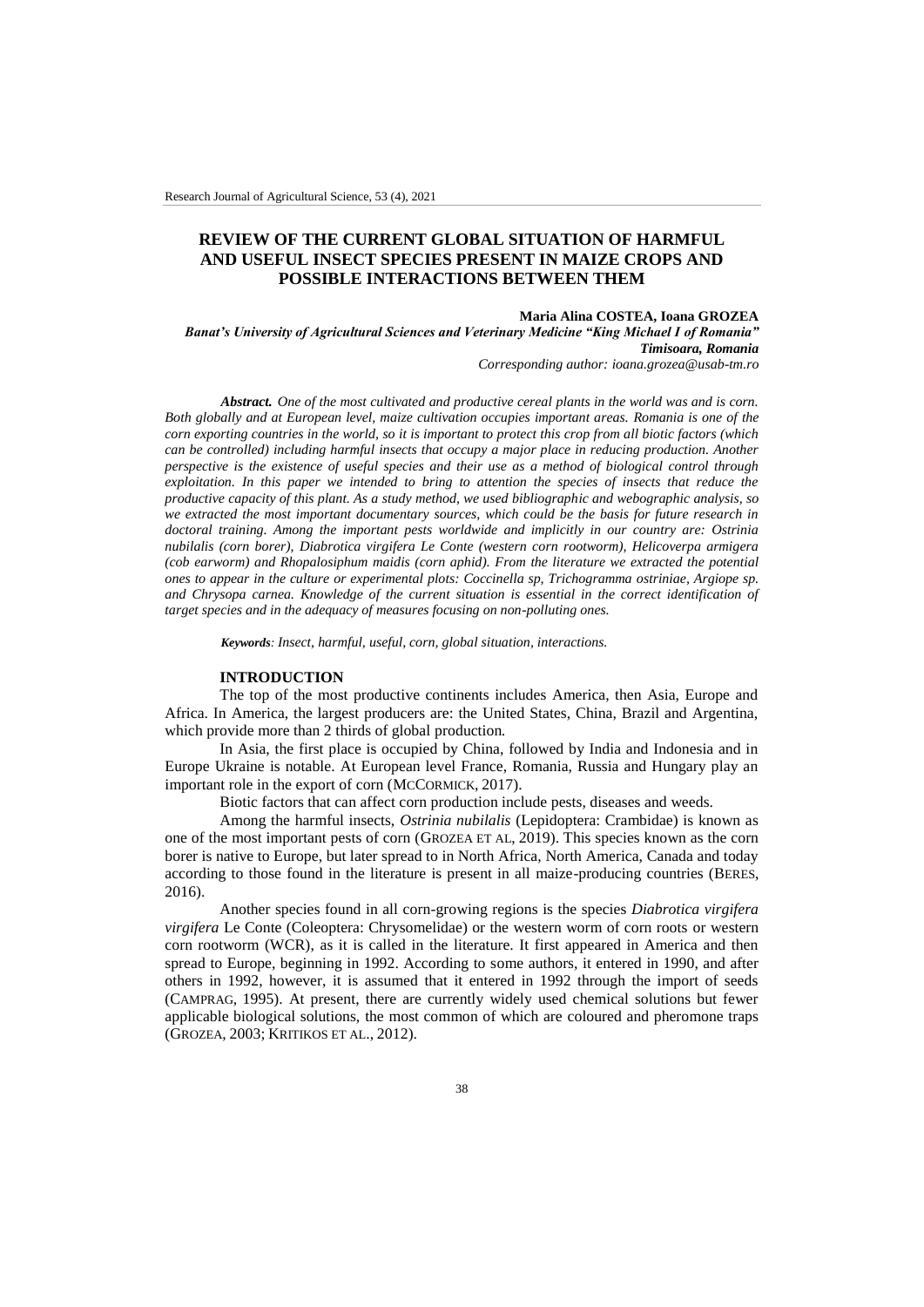#### **MATERIAL AND METHODS**

Through this paper, I set out to review the most important harmful species in maize crops, globally, in Europe and nationally. For this I consulted 30 references from different bibliographic and webographic sources. The most used search engine was Google where I found professional articles and sites. I also had at my disposal the university library but also the books present in the discipline of Entomology. The references were categorized: printed scientific articles, online scientific articles, printed books, newsletters on websites. The most common language for presenting references was English, Romanian but also some in Serbian.

#### **RESULTS AND DISCUSSION**

From the analysis of the sources and references found we found that the most common species are: Ostrinia nubilalis (corn borer), Diabrotica virgifera Le Conte (western corn rootworm) (Grozea, 2010), Helicoverpa armigera (cob worm) and Rhopalosiphum maidis (aphid maize), Coccinella sp, Trichogramma ostriniae, Argiope sp. and Chrysopa carnea (GROZEA ET AL, 2008). The first four were species of phytophagous insects, which feed on plant parts of corn (aerial or underground) (CARDE, 2003) and the last 4 were carnivorous species, predators that consume other species of insects, we consider them useful.

The latest update of the CABI database (2021) suggests that their presence globally but also continental (table 1). Thus, Ostrinia is currently present in maize crops in North America, Africa, Asia and Europe.

Table 1

| Continent   |                                                                                           |                  |      |     |     |
|-------------|-------------------------------------------------------------------------------------------|------------------|------|-----|-----|
|             | The pest in the corn culture-abbreviation popular name <sup>*</sup><br>Status **/***/**** |                  |      |     |     |
|             |                                                                                           |                  |      |     |     |
|             | America                                                                                   | ***              | ***  | *** | *** |
| Africa      | ****                                                                                      | $\ast$           | ***  | *** |     |
| Asia        | ****                                                                                      | $*$              | ***  | *** |     |
| Australia   | **                                                                                        | $\frac{1}{2\pi}$ | ***  | *** |     |
| Europe      | ***                                                                                       | ***              | **** | *** |     |
| New Zeeland | **                                                                                        | $\ast$           | ***  | *** |     |

## The current global status of common pests in maize and their predators

\*CB-Corn borer; WCR-Western corn rootworm; CW-Cob worm, AM-Aphid maize

\*\*absent; \*\*\*present - widespread/everywhere; \*\*\*\*present- limited spread, did not cover the whole continent

| Continent   | The pest in the corn culture-abbreviation popular name*<br>Status **/***/**** |      |      |      |     |
|-------------|-------------------------------------------------------------------------------|------|------|------|-----|
|             |                                                                               |      |      |      |     |
|             | America                                                                       | **   | ***  | **** | *** |
| Africa      | ****                                                                          | **** | **** | **** |     |
| Asia        | ****                                                                          | ***  | **** | ***  |     |
| Australia   | **                                                                            | **** | **   | **   |     |
| Europe      | ***                                                                           | ***  | **   | ***  |     |
| New Zeeland | **                                                                            | **** | **   | ***  |     |

\*AB- Argiope sp.; Lb-ladybugs, Pw-parasitic wasp; Cs- Chrysopa sp.

\*\*absent; \*\*\*present - widespread/everywhere; \*\*\*\*present-limited spread, did not cover the whole continent

WCR is present everywhere in North America with spread everywhere and also in Europe, where the status is diverse from extension to eradication, as proof that many control attempts have been made that have led to the change of the present state to eradication. Helicoverpa (CW) is present in all continents, sometimes with limits of spread sometimes with total coverage of a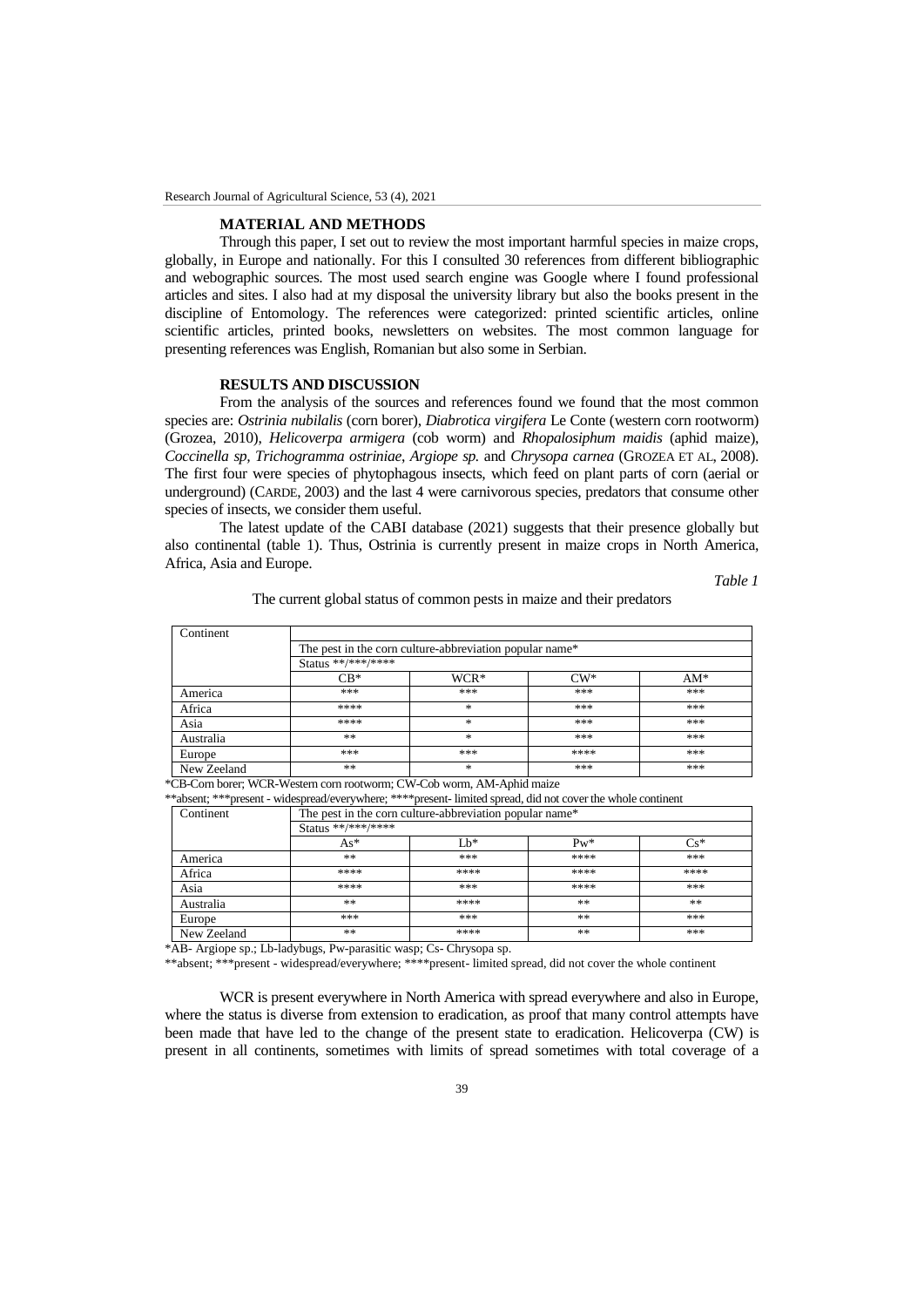continent (SOSA-GOMEZ ET AL, 2016) as well as aphids (AM) by specificity *Rhopalosiphum maidis* which is found in all areas of the globe with a wide spread status (table 1).

The weaving spider, Argiope b., has been less studied but still some recent data from 2021 exist and they offer a global distribution of their presence in Europe, Asia and Africa (CERA, 2018). Ladybugs (Lb) by specificity those of Coccinella because they are frequent in Romania as a reference area, they are present everywhere in Europe, America and Asia but also in areas of South America and North Africa (table 1). Parasitic wasps (Wp), with reference in this paper to the species *Trichogramma ostriniae* are present in small regions of North America, Africa and Asia. Chrysopa (Cs) with the representative of Chrysopa c. is widespread in Europe, Asia and America and present but not everywhere in Africa and South America.

The most common species harmful to maize crops and which significantly affects world maize production has been shown to be the corn borer (*Ostrinia nubilalis Hübner*) (CABI, 2021). This has acquired resistance to chemicals over time, being few effective products today, traps and hybrids are more widely used. In 2014, several US researchers demonstrated that the use of traps (coloured and pheromone) is extremely effective and is an extremely efficient alternative nonpollutant vs chemicals, especially in combating the larval stage (BOHNENBLUST ET AL, 2014).

The second most common species, in the last 10 years in Europe but also earlier around the 2000s (MIRONOVIC, 2002) implicitly in Romania was found to be the western worm (*Diabrotica virgifera*) which has a very high capacity to move, of a few km in every year, in the adult stage, therefore in the assessments of the population level the researchers focused on the evolution of the adult (ONSTAD ET AL, 2020).

Their recognition was made especially through the harmful stage; in the Ostrinia species the larval stage is the identifiable one (FROLOV ET AL, 2007) while in the Diabrotica species both stages can be recognized in culture, both the adult and larval stage, there being a double attack (BACA ET AL, 2002).

*Helicoverpa armigera* (Hüb.) (Lepidoptera: Noctuidae) has been considered for some regions of the world (South America) an extremely difficult species to manage in an integrated way due to its high polyphagism and resistance to insecticides. The results of studies in Brazil, from different places have shown that the insect (in the larval stage) can be controlled temporarily or by using resistant hybrids, knowing that the most important biotechnological crop is Bt corn (JOSE ET AL, 2020).

Corn leaf aphids (*Rhopalosiphum maidis* Fitch) (Aphididae: Homoptera) are known as cosmopolitan species recorded on many grass species, of which corn is considered the preferred host as mentioned by BING ET AL. (2001). Disadvantages in control population have been shown to be the fact that the species is parthenogenetic and entirely viviparous but also the obvious damage that occurs when the population is large and accumulates on corn leaves (KHURSHID, 2013).

Among the predatory species, with the role of predator of harmful insects (figure 1), the most common proved to be coccinellids and spiders. Their evolution in maize crops in Romania was first achieved in 1999 (BAICU, 1999) and later taken over by others (SIMERIA, 2001; GROZEA ET AL, 2008) presented this evolution but also the complete set of predators (zoophages) found in various areas with corn.

Research conducted on the Asian continent has revealed the presence of many species of spiders from the families Lycosidae, Gnaphosidae, Oxyopidae and others but which are not present in areas of Europe or other continents (SARANYAK ET AL., 2018).

In addition, a number of other zoophages have been analysed and included in particular for Diabrotica species. Thus, TOTH ET AL (2001) demonstrated that *Theridion impressum* (Araneae: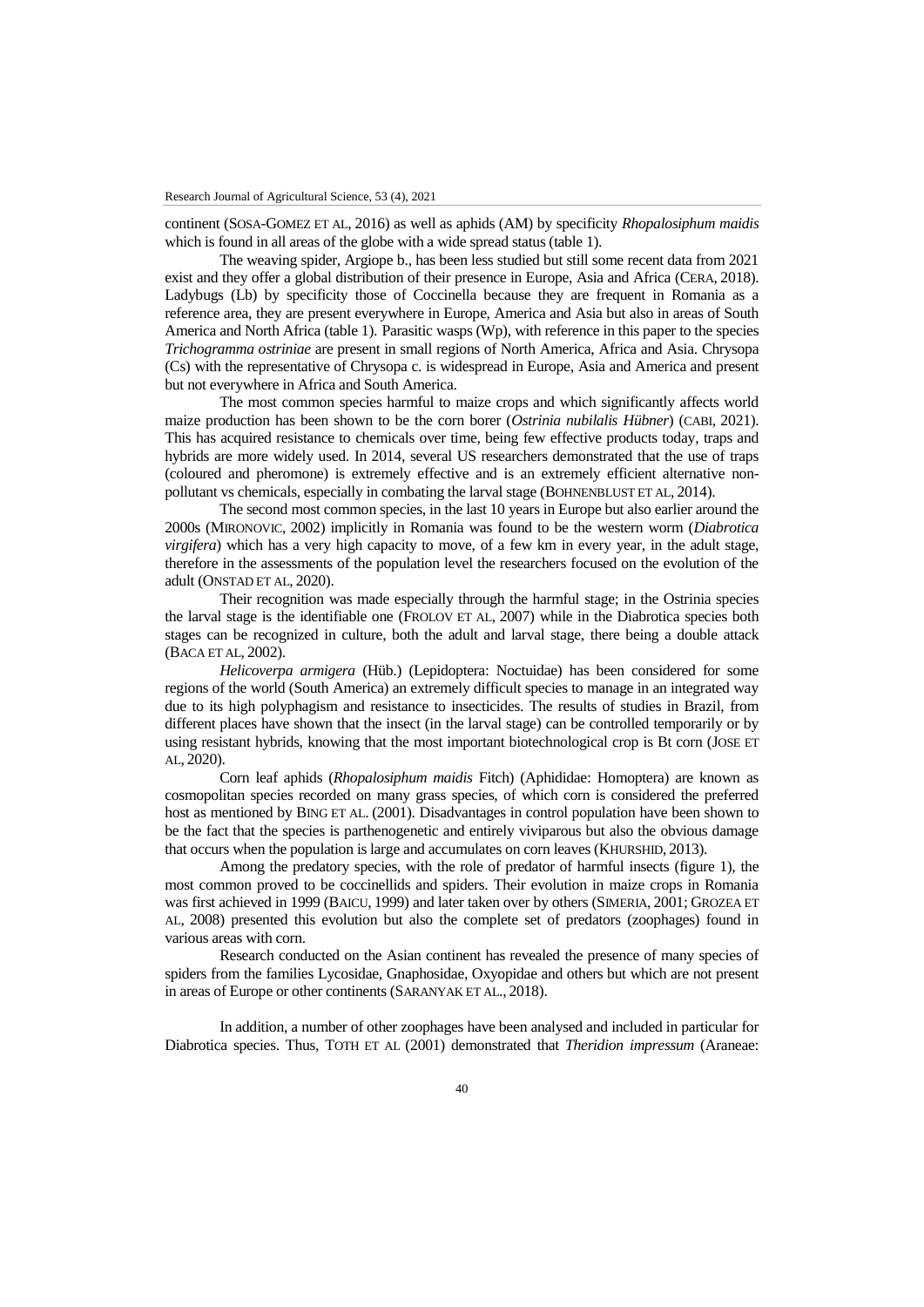Theridiidae) is a very important predatory spider in the numerical reduction of adults and implicitly of the attack on corn silk.



# Pest-predator interactions in maize culture

Fig. 1. Possible interactions between pests and predators in maize crops, useful links for control by exploiting natural enemies

Other studies show that treatment with *Bacillus thuringiensis* and *Bacillus popilliae* by application to the food substrate did not lead to an increase in adult mortality (SUTTER, 1991) compared to the trials of MACINTOSH ET AL (1990) which showed that *Diabrotica virgifera virgifera* Le Conte is not sensitive to Bacillus t.

Other researchers talk in their work about the interactions between aphids and chrysopes and the latter are considered biological agents in the control of many species of aphids in most crops in which they are present, including corn crops. Also, effective interactions in the biological control of aphids by spiders has been demonstrated by WYSS ET AL. (1995).

The presence of parasitic wasps of the genus Trichograma may reduce the number of eggs laid by adults of *Ostrinia nubilalis* and *Helicoverpa armigera* (WYCLIFFE, 1997; CARVALHO, 2017).

Other species from the groups of ladybugs besides the common ones such as Harmonia (harlequin ladybugs) or subspecies of parasitic wasps of the genus Trichogramma (like T. evanescens) were considered in addition to those initially found as important, but to avoid redundancy we represented one species from each other.

Regarding the set of pests present, they may be similar in corn crops but the situation is different in the case of predators of these pests that may be different even between neighbouring continents.

# **CONCLUSIONS**

Globally, 4 species of harmful insects and 4 species of predatory insects that can populate corn crops have been identified. When their populations are at a high level and the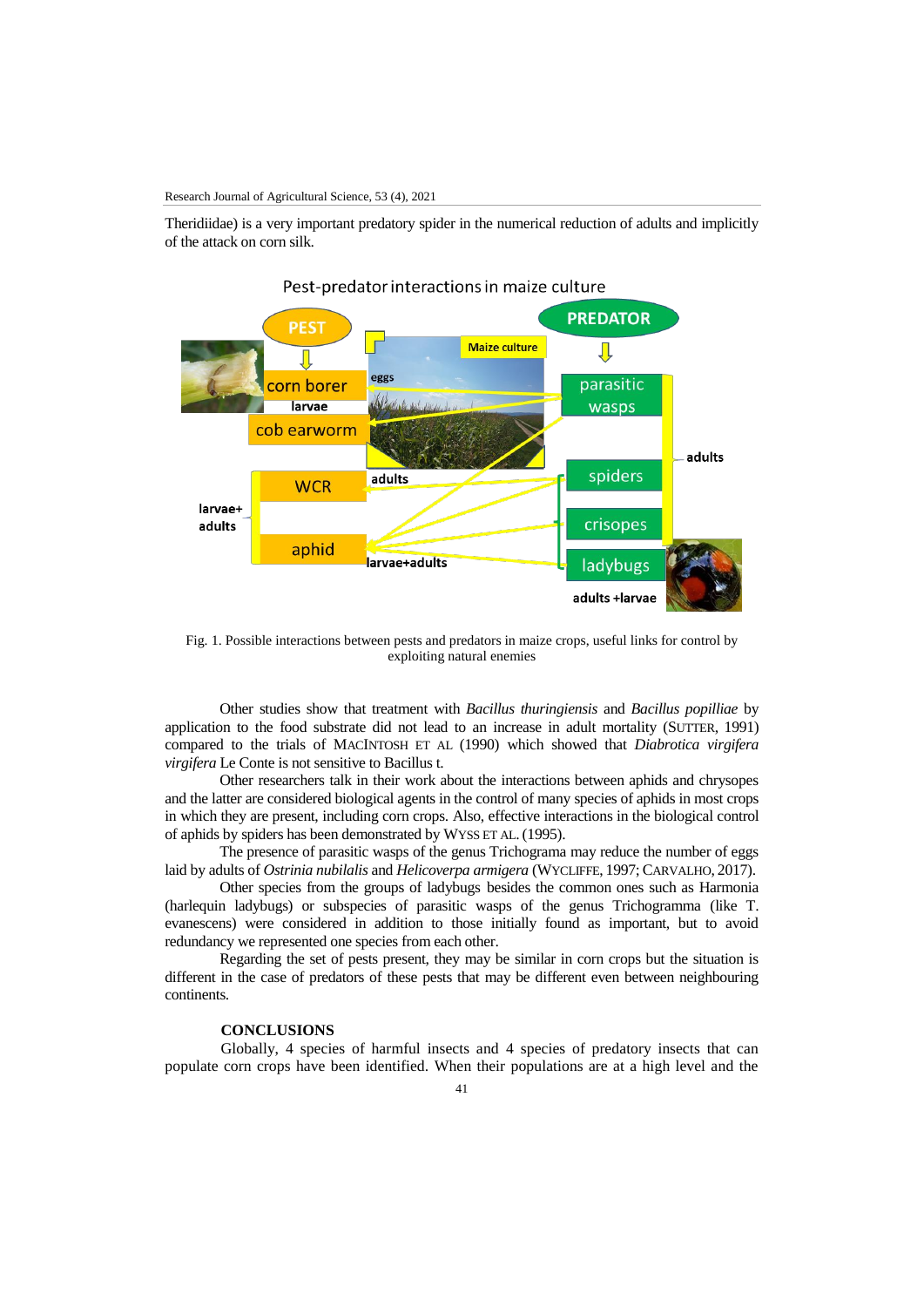damage to plants is great. Population reduction is an important target so that they are kept below the damage threshold. There are solutions to reduce them by various methods, mostly chemical but also non-polluting alternatives including the use of traps, the use of resistant hybrids and the exploitation of predators or zoophages considered useful organisms.

## **ACKNOWLEDGEMENT**

We would like to thank the authors who responded to our request to send us articles where we only had open access to abstracts.

#### **BIBLIOGRAPHY**

- .BAČA F. I., VIDENOVIĆ V. Z., ERSKI P. Z., KISS J., EDWARDS R.C. (2002). Abundance of WCR Diabrotica virgifera virgifera Le Conte beetles during the first year of continuous maize cropping depending on the sowing date and the FAO maturity group, Plant Protection Society of Serbia, 9th IWGO Diabrotica Subgroup Meeting and 8th EPPO ad hoc Panel, Book of abstract, Belgrade, 3-5 Nov. 2002. 63-64.
- BAICU T., SĂVESCU (1986). Sisteme de combatere integrată a bolilor şi dăunătorilor pe culture. Editura Ceres, Bucureşti. 263 p.
- BERES P.K., PRUSZYŃSKI G. (2008). Pest management in integrated maize production. Acta Scientiarum Polonorum Series Agriculture. 7(4):19-32.
- BING J. W., GUTHIRE W. D., DISKE F.F., OBRYCKI J.J. (1990). Relation of corn leaf aphid (Homoptera: Aphididae) colonization to Dimboa content in maize inbred lines. Journal of Economical Entomology. 83(4):1626-1632.
- BOHNENBLUST E., BREINING J., SHAFFER J., FLEISCHER S., ROTH G., TOOKER J. (2014). Current European corn borer, Ostrinia nubilalis, injury levels in the Northeastern United States and the value of Bt field corn. Pest Management Science. 70 (11): 1711-1719.
- CABI REPORT,(2021). Invasive Species Compendium and other pests[. https://www.cabi.org/isc/datasheet.](https://www.cabi.org/isc/datasheet)
- CAMPRAG D., BACA F., SEKULIC R. (1995). Diabrotica virgifera nova stetocina kukuruza u Jugoslaviji, Zboroik radova, Beograd, IX Savetovanje agronoma i tehnologa, Smederevo. 45-50.
- CARDÉ R.T. (2003). Encyclopaedia of insects. Academic Press, Amsterdam, Boston, London, New York.1266 p.
- CARVALHO G.S, SILVA L.B, VERAS M.S, CARNEIRO E., LAYRA M., REIS S.S. (2017). Biological parameters of three Trichogramma pretiosum strains (Riley, 1879) (Hymenoptera: Trichogrammatidae) on eggs Helicoverpa armigera (Hübner, 1805) (Lepidoptera: Noctuidae). Acta Scientiarum. Biological Sciences. vol. 39, no. 3, pp. 349-355.
- CERA I. (2018). The checklist of Latvian spiders (Arachnida:Araneae). Environmental and Experimental Biology 16: 139-152.
- FROLOV A., BOURGUET D., PONSARD S. (2007). Reconsidering the taxomony of several Ostrinia species in the light of reproductive isolation: A tale for Ernst Mayr. Biological Journal of the Linnean Society. 91(1):49-72. doi: 10.1111/j.1095-8312.2007.00779.x.
- GROZEA I. (2003). Some aspects of corn plants damaged by Diabrotica virgifera virgifera Le Conte species. USAMVB, Scientific Paper of Agriculture. 35:503-507.
- GROZEA I., CARABET A., CHIRITA R., BADEA A.M. (2008). Entomofagii din culturile de cereale. Editura Mirton, Timişoara. 204 p.
- GROZEA I. (2010). Western Corn Rootworm (WCR), Diabrotica virgifera virgifera Le Conte-Several Years of Research in Western Part of Romania. Bulletin USAMV-Agriculture. 67(1): 122-129.
- GROZEA I., HORGOS H., STEF R., CARABET A., VIRTEIU A.M., BUTNARIU M., MOLNAR L. (2019). Assessment of population density of insect species called "species problem", in lots with different maize hybrids. Research Journal of Agricultural Science. 51(1): 132-137.